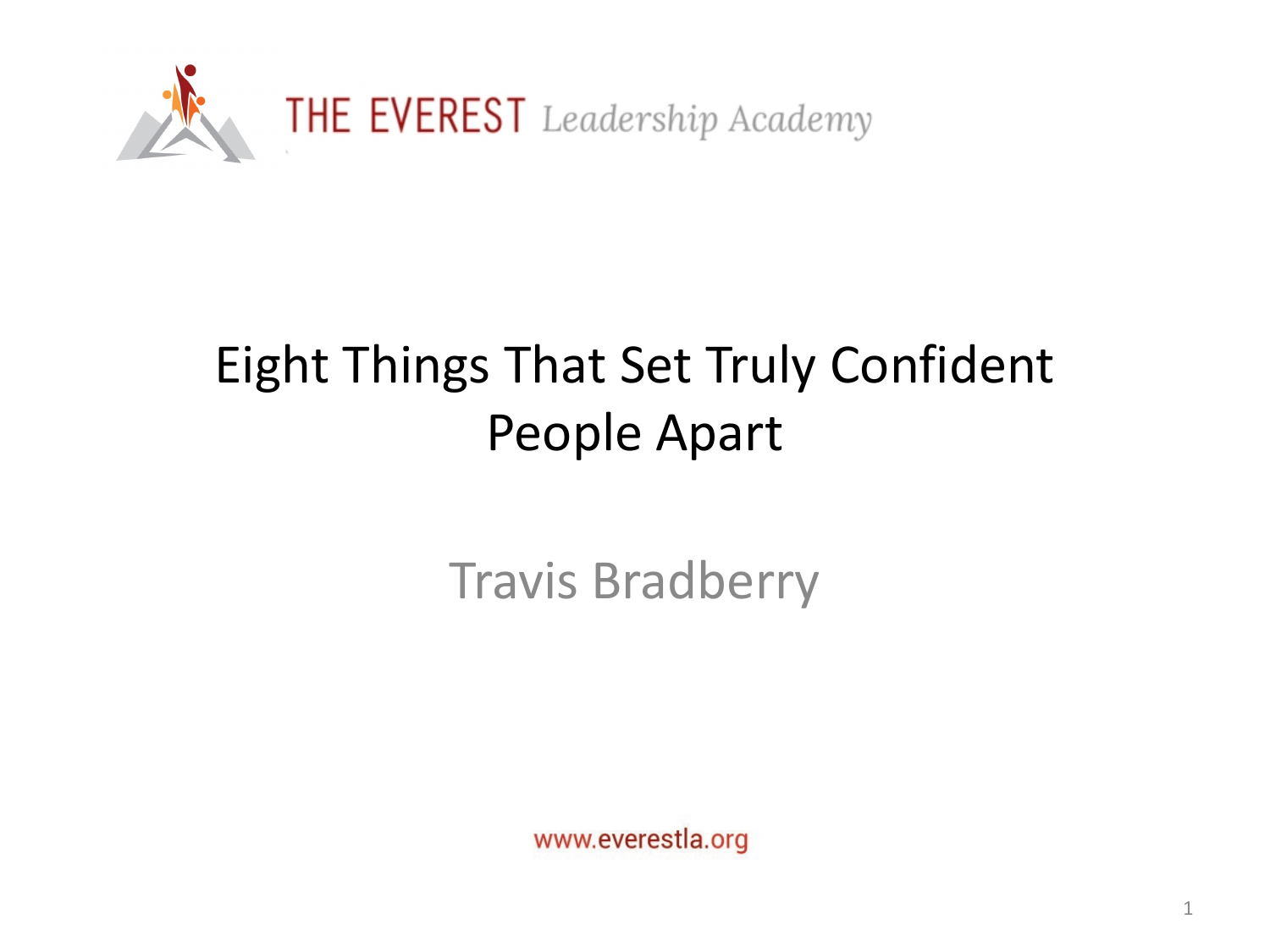

- **EXE** Successful people often exude confidence  $-$  it is obvious that they believe in themselves and what they're doing. It isn't their success that makes them confident, however. The confidence was there first.
	- Doubt breeds doubt why would anyone believe in you, if you don't believe in yourself?
	- It takes confidence to reach for new challenges people who are fearful or insecure tend to stay within their comfort zones. They get stuck
	- Unconfident people often feel at the mercy of external circumstances. Successful people aren't deterred by obstacles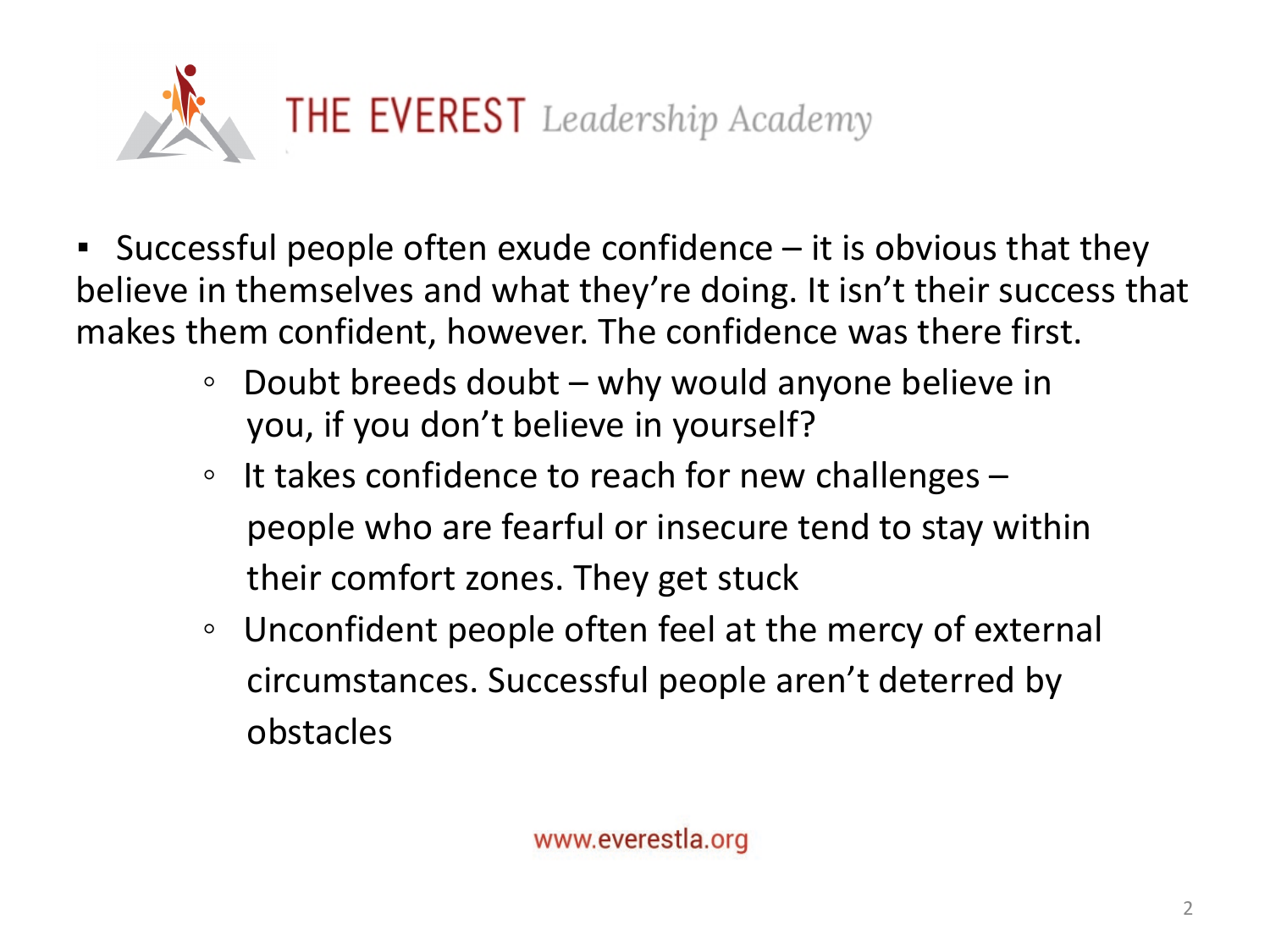

- No one is stopping you from what you want to accomplish but yourself. It's time to remove any lingering self-doubt. *Embracing the following behaviors of truly confident people will help get you there*
	- 1. They take an honest look at themselves:
		- Confidence is earned through hard work, and confident people are self-aware
		- Strengthen your weak skills / find ways to minimize the negative impact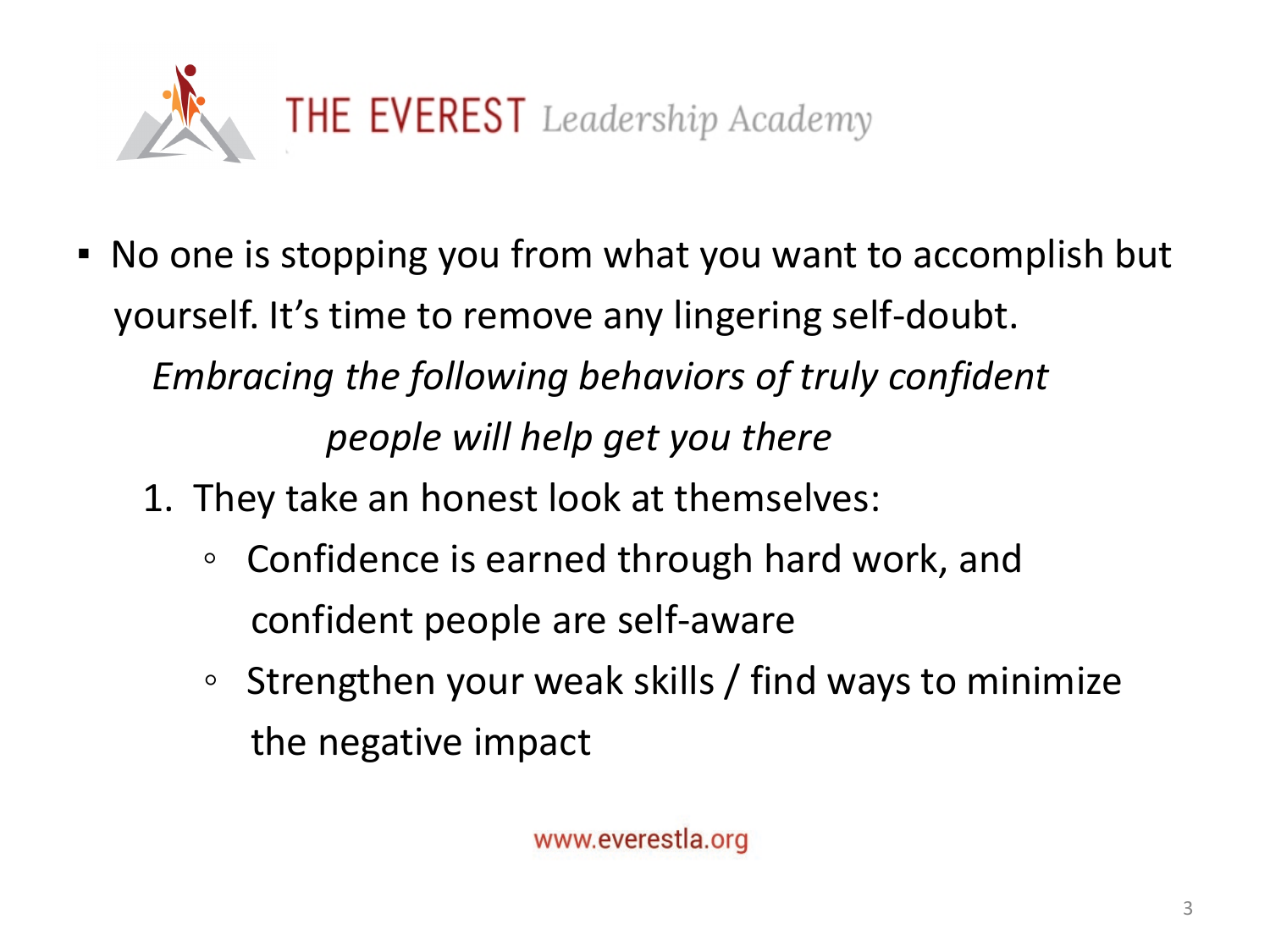

- 2. They don't seek attention:
	- Being yourself is much more effective than trying to prove that you're important
	- Don't crave approval or praise because they draw their self-worth from within
- 3. They seek out small victories:
	- Challenge themselves and compete
	- A series of small victories will boost your confidence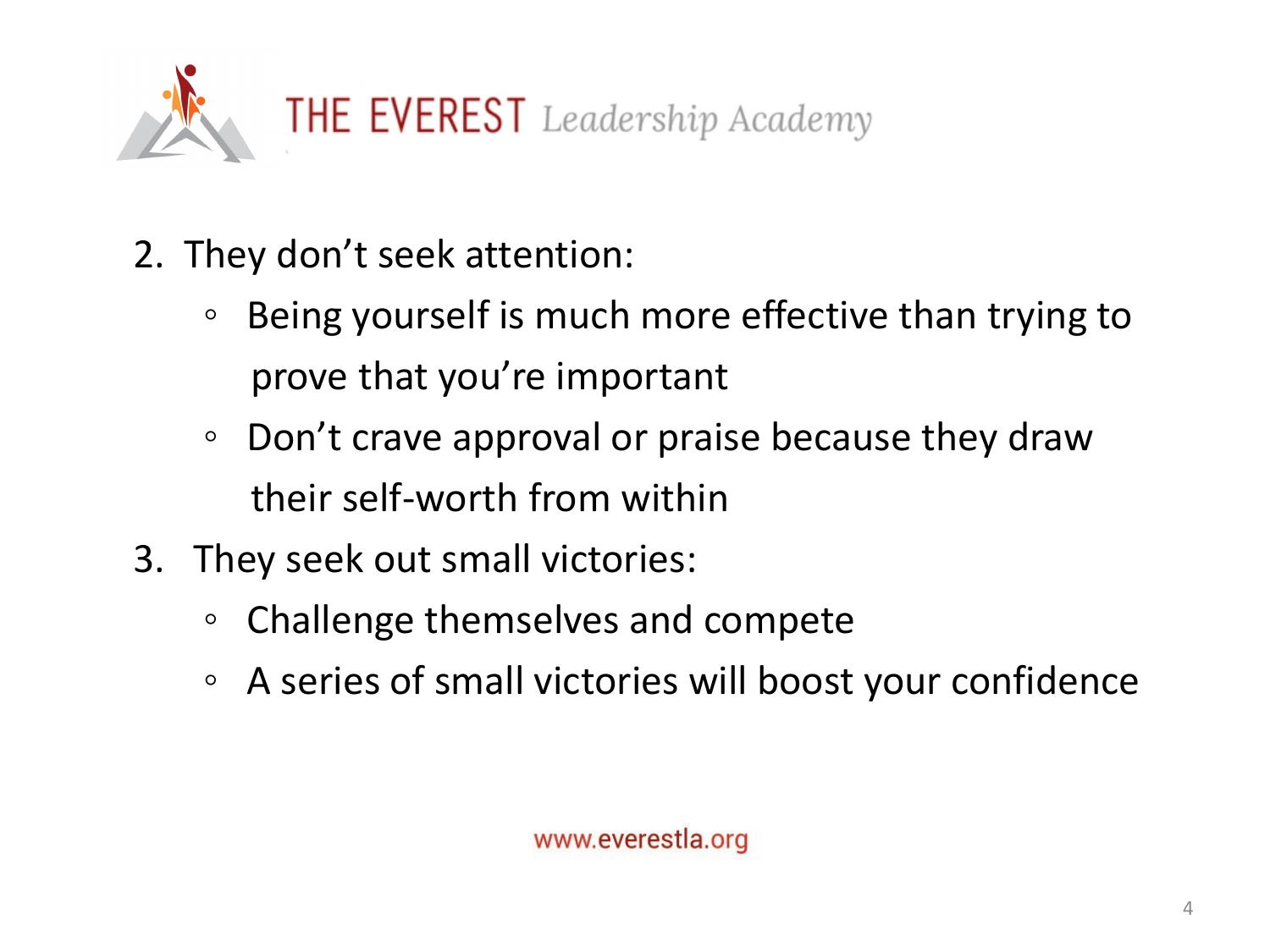

- 4. They speak with certainty:
	- It is difficult to get people to listen to you if you don't have conviction
- 5. They exercise:
	- Rated body image and self-esteem higher
- 6. They dress for success:
	- Clothing reflects who you are and the image you want to project